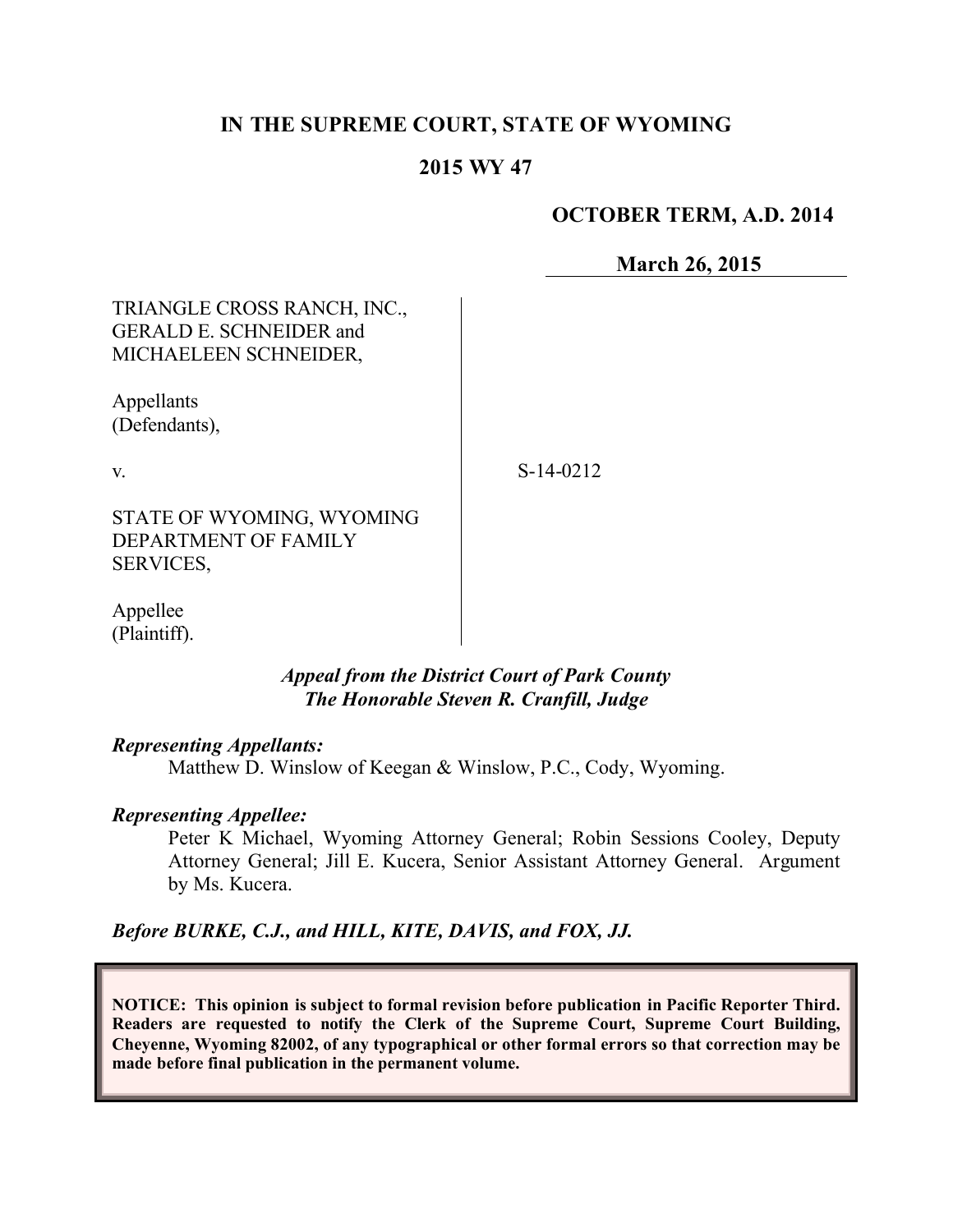#### **FOX, Justice.**

[¶1] Triangle Cross Ranch, Inc. (Triangle Cross) offered help to troubled boys by putting them to work on a cattle ranch and building Christian virtues through prayer. The ranch's website stated that the ranch addressed behavioral issues "that are naturally helped through ranch life," including alcohol and drug abuse, ADD/ADHD, depression, narcissistic behavior, and others. The boys' families paid a \$2,500 admission fee and \$6,000 monthly tuition for help with those types of behaviors, and they received "an 18 month guarantee: if your son resumes negative behavior after an 18 month stay at our ranch, we will take him back to our program for free." The Wyoming Department of Family Services (DFS), believing that Triangle Cross was providing the type of services that required certification which the ranch had not obtained, sought an injunction. After a bench trial, the district court entered an order enjoining Triangle Cross from operating an uncertified child caring facility in Wyoming. Triangle Cross appeals and we affirm.

#### *ISSUES*

[¶2] The parties identify two issues on appeal, which we restate as:

1. Did the district court correctly interpret the language of Wyo. Stat. Ann. § 14- 4-102(b)(vii), which excepts ranches "not offering services" from the child caring facilities' certification requirement?

2. Was there sufficient evidence to support the district court's conclusion that Triangle Cross was offering services to children who were delinquent or intellectually disabled?

### *FACTS*

[¶3] Appellant Gerald Schneider has owned the property now operated as the Triangle Cross Ranch since 1973. Mr. Schneider and his wife, Appellant Michaeleen Schneider, founded Mount Carmel Youth Ranch (Mount Carmel), a Wyoming nonprofit corporation, which operated at the same location to provide group home licensed services to troubled youths. When the Mount Carmel board of directors decided to close the facility and turn in their license in November 2012, three or four Mount Carmel clients stayed on at the Schneiders' home and continued to help on the cattle operation, for which their families paid Mr. Schneider \$4,800 a month. Mr. Schneider "wanted to continue the good work that had been going on at Mount Carmel," so in December 2012, he applied to DFS for a license in the name of Appellant Triangle Cross. The application is captioned "Application for Certification Substitute Care Services for Children," and it states: "In accordance with the provision of Wyoming Statutes §14-4-101 through §14-4-116, the undersigned hereby makes application for certification as a provider of substitute care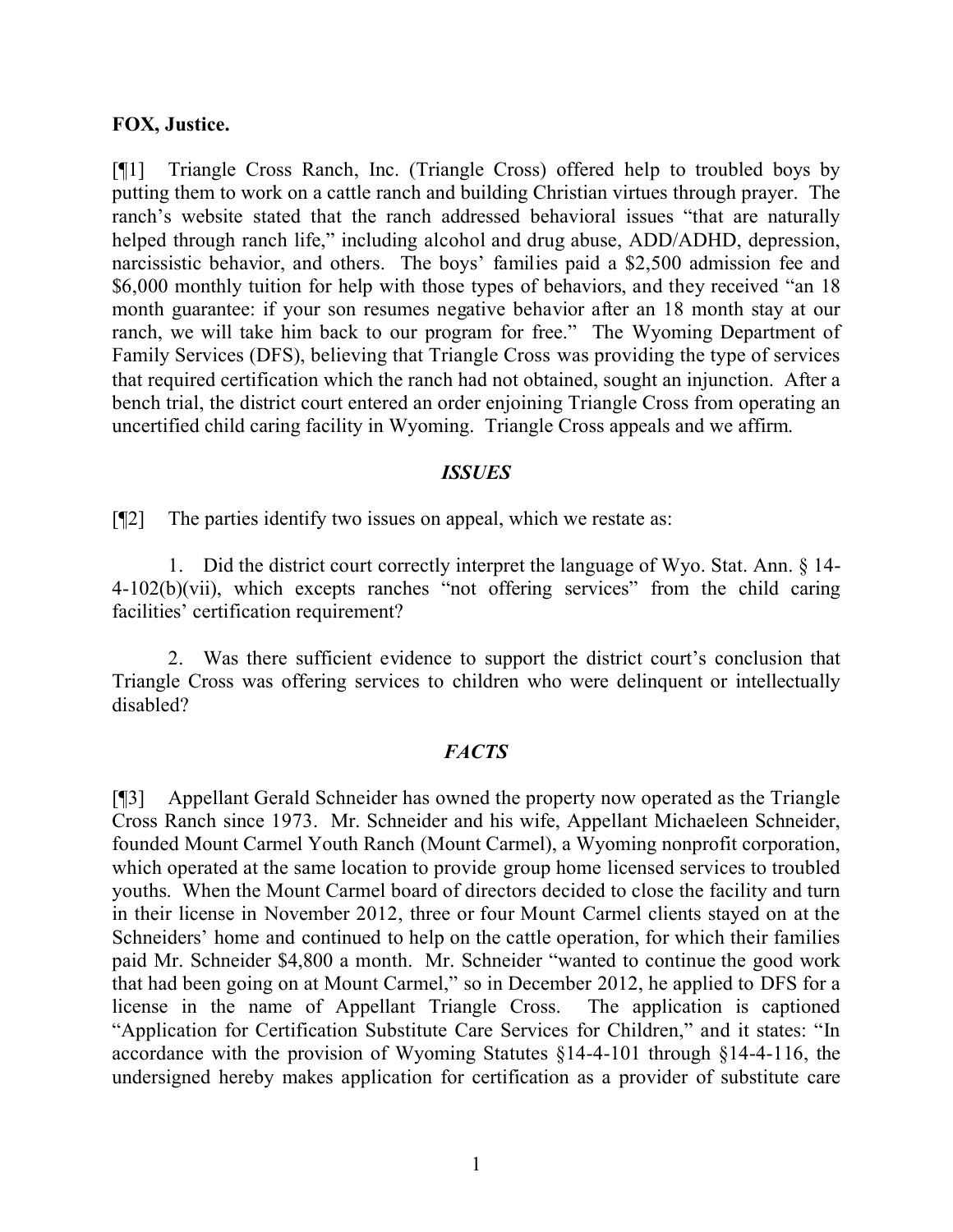services for children." That application process was closed March 6, 2013, because Triangle Cross did not provide the information necessary for its completion.

[¶4] In July 2013, DFS was notified that there were children at Triangle Cross. Nicole Anderson, DFS substitute care program manager, first looked at the Triangle Cross website for information "regarding treatment, services provided . . . , just whatever might be perceived as something that the children would receive when they were at the facility." The website at that time listed, among other things, the types of therapy offered at Triangle Cross, including equine therapy, family therapy, reality therapy, substance abuse therapy, behavioral/emotional therapy, and Love & Logic Parenting Course.<sup>1</sup> The therapy list, in addition to the description of the kinds of teens they would serve—those with alcohol and drug abuse, rebelliousness, depression, narcissistic behavior, anxiety, ADHD, ADD—and the fact that the families paid a fee and tuition, led Ms. Anderson to believe that statutes and DFS rules required Triangle Cross to be licensed. The following week, Ms. Anderson and three other DFS employees visited Triangle Cross. There they encountered boys as well as staff, and then met with Mr. Schneider. Ms. Anderson testified that, after the visit, she was convinced that Triangle Cross was a facility that needed to be licensed, because, in addition to the types of services offered on the website, "they had children at the facility who were receiving services, who were working, who had staff supervision. . . . [O]ne of the requirements in the rules is -- for a group home is a certain staff, child ratio, and the children referred to the adults there as staff."

[¶5] On August 22, 2013, DFS sent Mr. Schneider a letter advising him that, by operating Triangle Cross as a child caring facility without a license, he was in violation of Wyo. Stat. Ann. § 14-4-102, and that he must cease operating the facility immediately or DFS would seek an injunction. The letter also suggested that Triangle Cross should submit an application to DFS, but noted that the Wyoming legislature had placed a moratorium on DFS's "authority to certify facilities based upon the number of facilities and the total capacity of all facilities in the state of Wyoming." On August 29, 2013, Mr. Schneider did submit a second application for certification, but the application was returned to him October 16, 2013, with a letter explaining DFS could not certify any additional facilities due to the legislative moratorium.

[¶6] Ms. Anderson reviewed the Triangle Cross website again in October 2013, and found it had been modified to remove references to certain therapies and services. The revised website described the ranch as "a Catholic Christian Therapeutic Residential Substance Abuse Treatment Program;" it advised that "[i]ndividual counseling is offered for behavioral health and drug/alcohol problems," as well as group therapy; and it continued to list among the types of behavioral issues "naturally helped through ranch

 <sup>1</sup> Mr. Schneider testified that the website at that time had been carried over from the Mount Carmel website, and did not represent the services the Triangle Cross actually offered. When people applied, he would explain to them "what really was happening."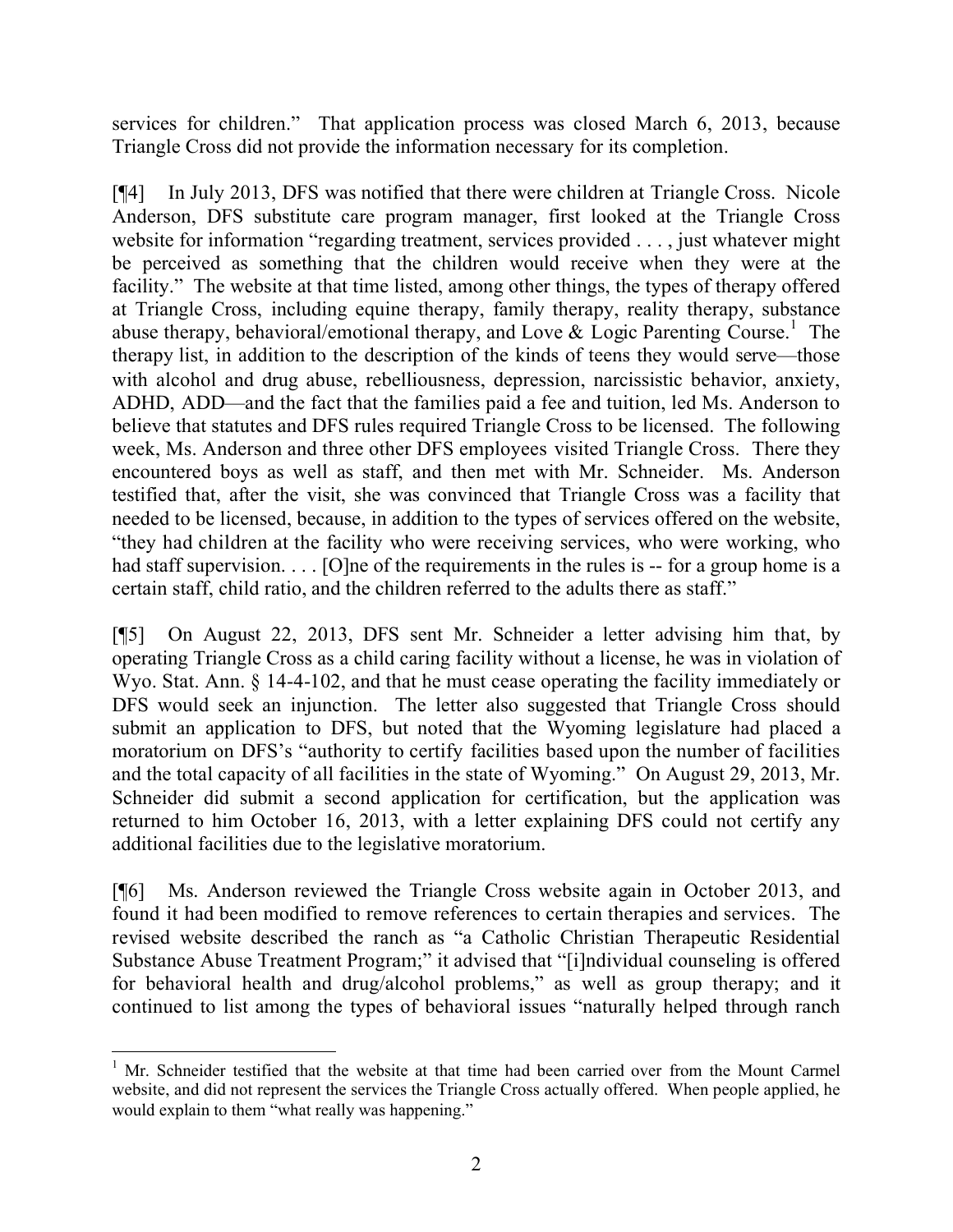life," alcohol and drug abuse, ADD/ADHD, depression, narcissistic behavior, and anxiety. The admission fee remained at \$2,500 but the tuition was raised to \$6,000 per month. Also in October, Ms. Anderson and other DFS personnel revisited the ranch, where she observed that there were youth present at the facility.

[¶7] Subsequent visits in January and March 2014, revealed that there were still children at Triangle Cross, and up until the time of the trial, May 19, 2014, the website continued to solicit young men with mental health and behavioral issues who would be helped by a stay at Triangle Cross.

[¶8] Ms. Anderson further testified that she reviewed documents submitted by Triangle Cross in discovery, including the applications submitted by the boys at the facility. The applications included information such as psychiatric and psychological evaluations, "indications [] there were [] delinquents in terms of legal interaction with the child, runins with the law," and "several kids" with medications prescribed by a psychiatrist or counselor. Mr. Schneider testified regarding some children who had been accepted as students whose applications "had either psychological evaluations or letters from physicians attached to them," as well as a particular student whose application had attached to it his hospital discharge and treatment plan, and who arrived at the Triangle Cross with marks on his left arm from recent cutting.

[¶9] Mr. Schneider testified that, while he recognized that the applications for certification he submitted to DFS described services that would require certification under Wyoming law, when he realized that the legislative moratorium would prevent certification, he "put a program together that would fit under the statute." He believed such a program could consist of "reality therapy," which he described as:

> Reality therapy is kind of self-explaining, really. I mean on a ranch, okay, you can't control mother nature. You can only work with her. Okay? That's reality. Okay? Now, a young man can get pretty frustrated because it's so stinkin[g] cold out. Okay?

> And getting dressed and being prepared and that kind of thing is a -- is a reality of the therapy. Maybe I've told him, don't you come out without your boots and your coveralls on, and then I catch him out there. Okay? Uh-huh. You turn around and go back to the house. He's going to listen to me because he's cold.

. . . .

It's inherently therapeutic.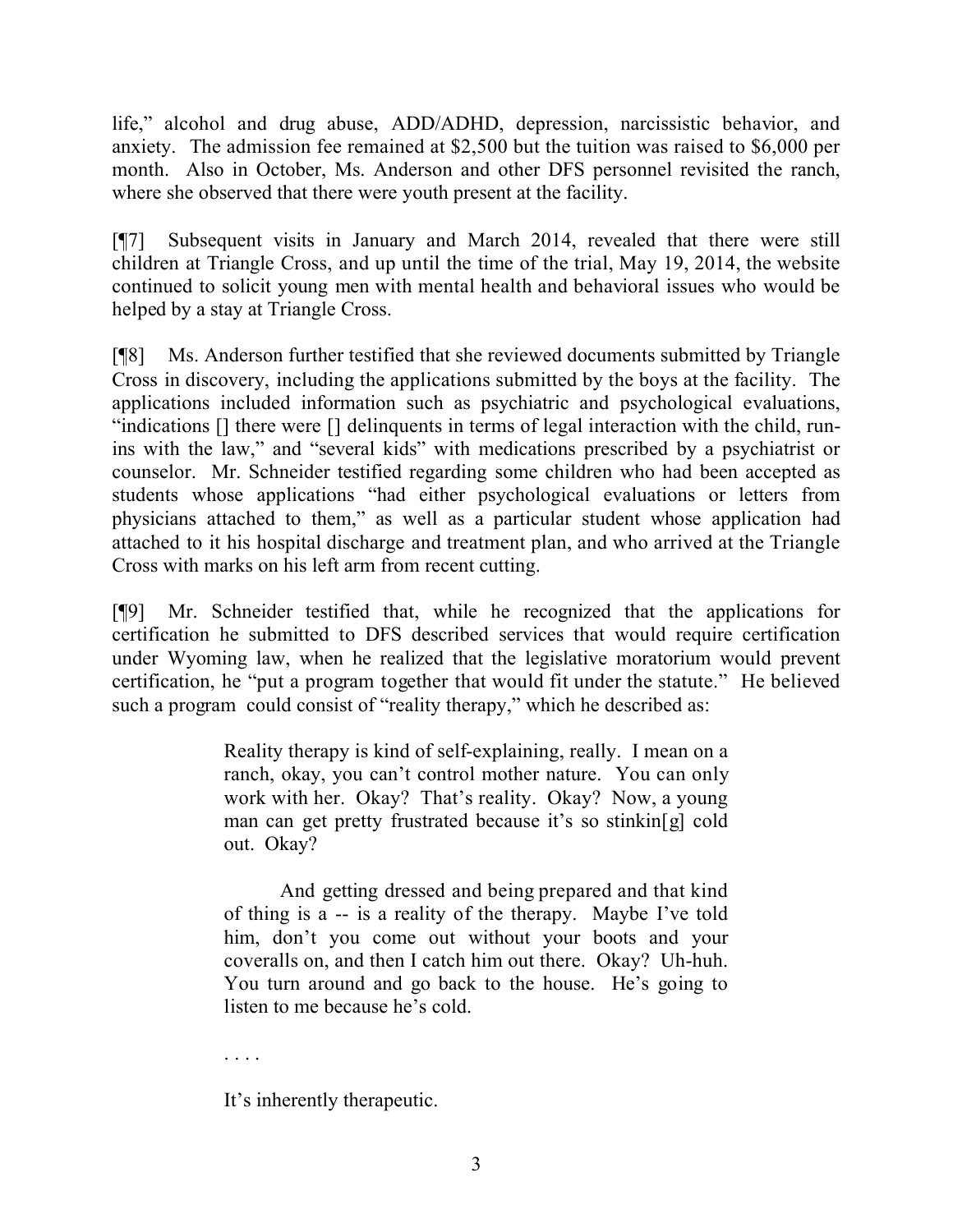[¶10] On redirect examination, it was pointed out that "reality therapy" was described in the July 2013 Triangle Cross website as "an approach to psychotherapy and counseling. It was developed by the psychiatrist, Dr. William Glasser, in 1965. Reality therapy is considered a cognitive behavioral approach to treatment." Mr. Schneider explained that was the old Mount Carmel website which had not yet been correctly revised to reflect what Triangle Cross actually provided.

[¶11] After a bench trial, the district court concluded that Triangle Cross was offering services that required it to obtain proper licensing and certification, and it entered an order permanently enjoining Triangle Cross from operating an uncertified child care facility. Triangle Cross timely filed its appeal.

# *DISCUSSION*

## *I. Did the district court correctly interpret the language of Wyo. Stat. Ann. § 14-4- 102(b)(vii), which excepts ranches "not offering services" from the child caring facilities' certification requirement?*

[¶12] Triangle Cross argues on appeal that the district court erred when it concluded that Triangle Cross was not excepted from the statutory certification requirements. We apply a *de novo* standard of review to issues of statutory interpretation. *In re ARW*, 2015 WY 25, ¶ 11, 343 P.3d 407, 410 (Wyo. 2015). Wyo. Stat. Ann. § 14-4-102 is the governing statute.

## **Certification required; exceptions.**

(a) All child caring facilities except those excluded in subsection (b) of this section, are required to be certified by the certifying authority before exercising care, custody or control of any minor.

(b) W.S. 14-4-101 through 14-4-111 do not apply to:

. . . .

(vii) Ranches or farms not offering services to children who are homeless, delinquent or have an intellectual disability[.]

Wyo. Stat. Ann. § 14-4-102 (LexisNexis 2013).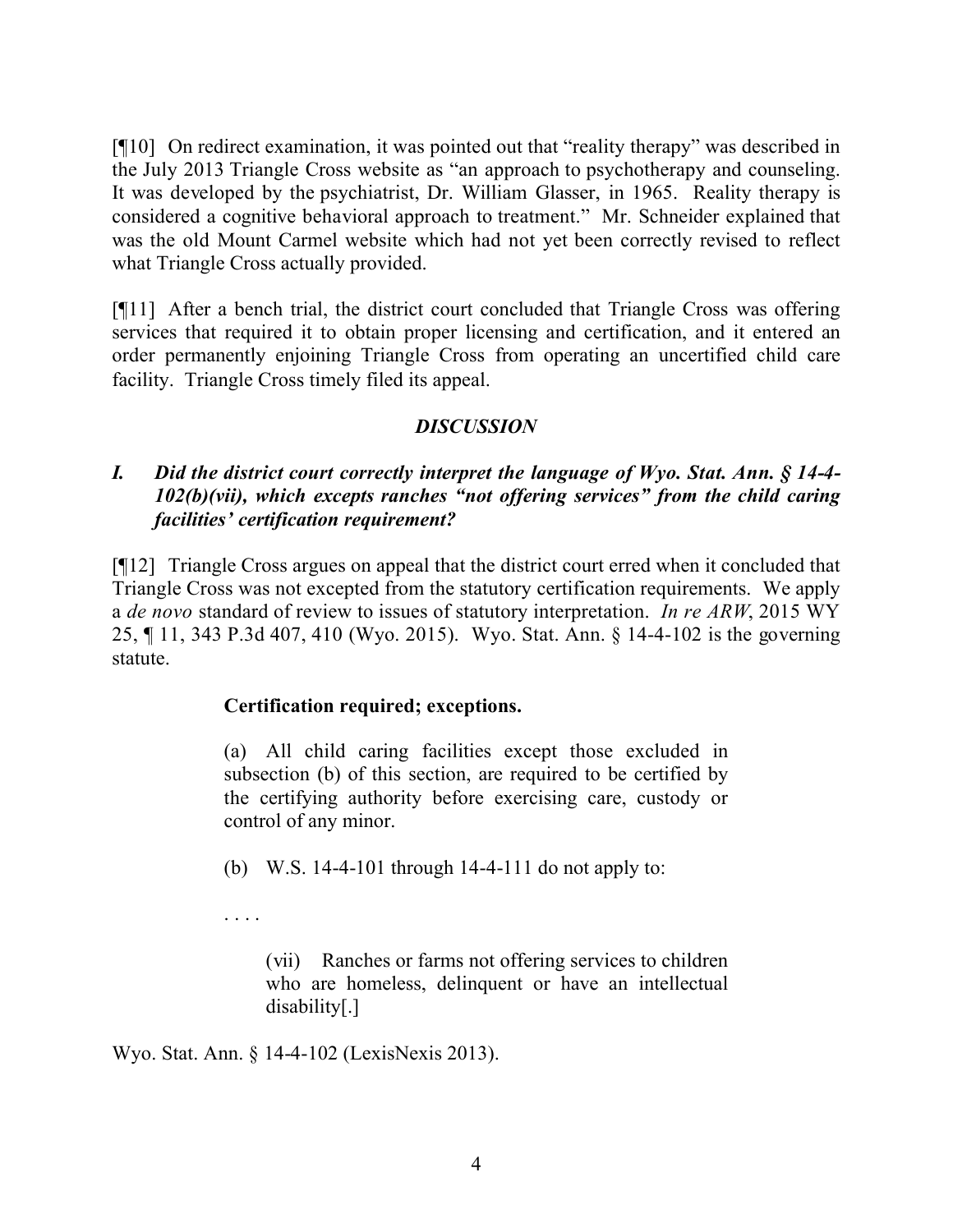[¶13] Triangle Cross concedes that it is a "child caring facility," but it contends it is a ranch "not offering services to children who are homeless, delinquent or have an intellectual disability." The issues in this case are whether Triangle Cross is (1) "offering services," (2) to children who are delinquent or have an intellectual disability.

[¶14] The district court relied on the definition of "services" in the DFS rules: "one or more organization-operated programs or activities having the common general objective and involving deployment of the organization's material and human resources in a planned and systematic manner." Administrative Rules for Certification of Providers and Substitute Care Services for Children, ch. 1 § 6(bbb) (filed May 15, 2013). Triangle Cross director, Michael Morso, testified that Triangle Cross 1) operates a program, 2) with a common general objective to help the boys, and 3) deploys the organization's materials and human resources to reach those objectives. Mr. Morso was less clear on the "planned and systematic" element, given the shifting demands of ranch work.

[¶15] Triangle Cross contends that reliance on the regulatory definition was misplaced because it is contrary to legislative intent. Triangle Cross argues "[t]he only 'services' provided are showing the boys how to do 'whatever work needs to get done around the ranch[,]" and if the opportunity to do ranch work is a "service," then the statutory exception for ranches and farms would be meaningless. This argument ignores critical facts. The purpose of having the boys do the ranch work is that it is "inherently therapeutic," and the intended result is that the boys will be "naturally helped" with "behavioral issues" such as alcohol and drug abuse, ADD/ADHD, depression, narcissistic behavior, anxiety, etc. Although we agree with Triangle Cross that the certification applications it submitted to DFS are not necessarily evidence of the services it offered,  $\frac{1}{2}$  even the most recently revised website<sup>2</sup> clearly offers help for troubled boys to overcome their "negative behavior." That "help," in the form of "reality therapy," is the service offered by Triangle Cross, and it is a service for which the boys' families pay a considerable sum.

[¶16] Triangle Cross argues that this interpretation would result in a rule that would allow a rancher to have a healthy child stack hay, brand calves and move cattle on a ranch, but not a homeless, delinquent or intellectually disabled child, thus creating discrimination against "unfortunate" children. The reality is that healthy people do not pay for the privilege of stacking hay. The critical distinction is that Triangle Cross receives payment for allowing children to do their ranch work because they pledge that the end result will be a boy who has overcome his negative behavior. We see no

  $2$  Triangle Cross argues that its website assurances are not an "offer" as that term is used in contract law. We find no basis for applying contract law to these circumstances. The website advertising was evidence from which the district court could reasonably infer that Triangle Cross would provide the kinds of services requiring a license to those responding to the advertising.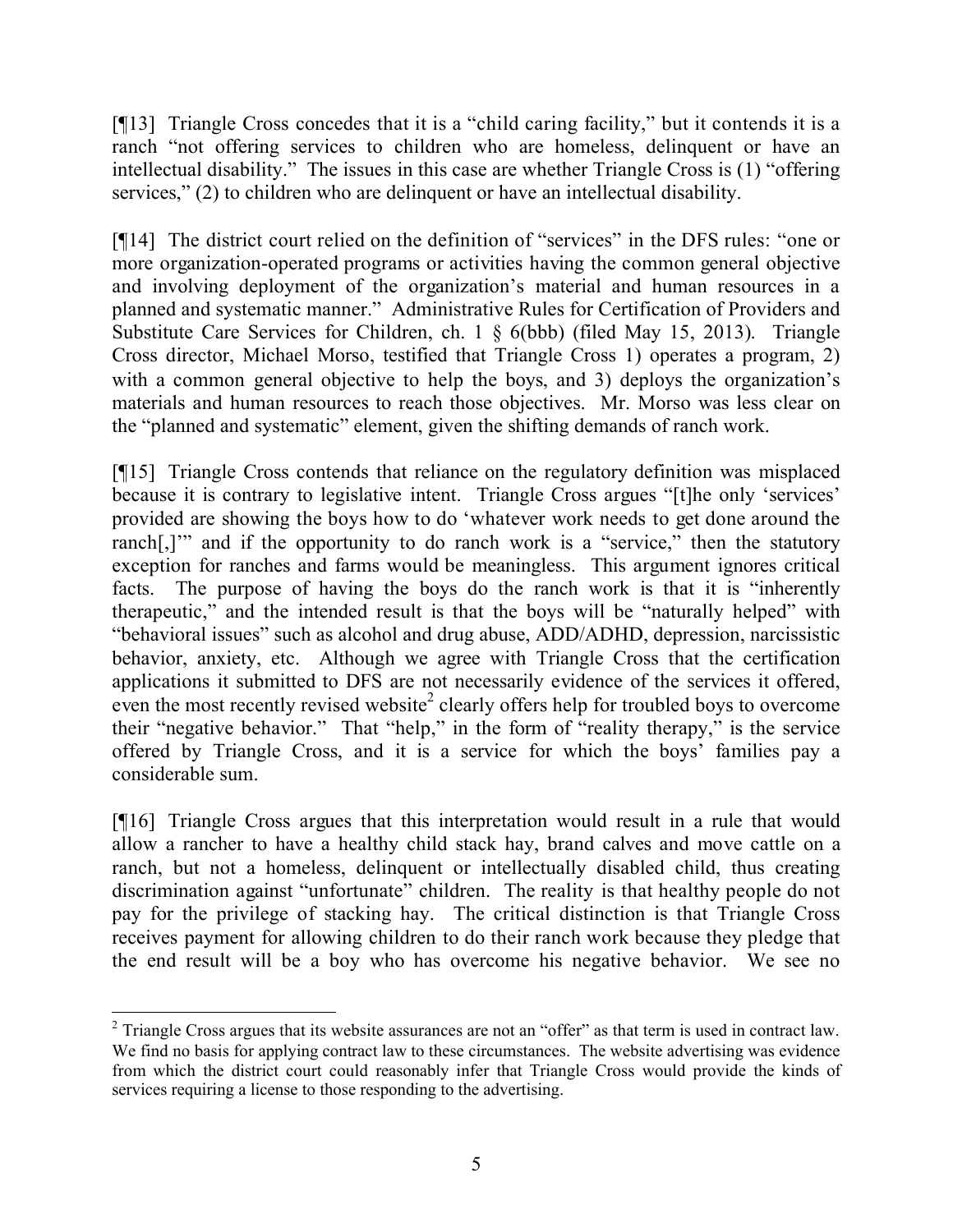contradiction between the statutory language and DFS's definition of "service," and we affirm the district court's conclusion that Triangle Cross is offering services.

# *II. Was there sufficient evidence to support the district court's conclusion that Triangle Cross was offering services to children who were delinquent or intellectually disabled?*

[¶17] On review, this court assumes that the evidence in favor of the successful party is true. We leave out of consideration entirely the evidence presented by the unsuccessful party that conflicts with the evidence of the successful party, and we afford to the evidence of the successful party every favorable inference that may be reasonably and fairly drawn from it.

*Daley v. Wenzel*, 2001 WY 80, ¶ 24, 30 P.3d 547, 553 (Wyo. 2001) (quoting *Turcq v. Shanahan*, 950 P.2d 47, 51-52 (Wyo. 1997) (citations omitted)).

[¶18] While the district court relied on the dictionary definition of "delinquent," we agree with Triangle Cross that we should instead look to the statutory definition in Title 14 of the Wyoming Statutes. A "delinquent child" is a "child who has committed a delinquent act." Wyo. Stat. Ann. § 14-6-201(a)(x) (LexisNexis 2013). A "delinquent act" is "an act punishable as a criminal offense by the laws of this state or any political subdivision thereof[.]" Wyo. Stat. Ann. § 14-6-201(a)(ix) (LexisNexis 2013). Thus, a "delinquent child" is one who has committed an act punishable as a criminal offense. The definition does not require, as Triangle Cross contends, that a delinquent must be one who was "placed at the ranch in the course of juvenile delinquency proceedings..." and we decline to rewrite the statute to add such a requirement. "[A] court cannot, under the guise of its powers of construction, rewrite a statute, supply omissions, or make other changes[.]" *In re Adoption of Voss*, 550 P.2d 481, 484 (Wyo. 1976).

[¶19] The evidence at trial was that Triangle Cross offered services to clients who had issues with alcohol and drug abuse,  $3$  which are punishable as criminal offenses in Wyoming. Wyo. Stat. Ann. §§ 12-6-101(c) and 35-7-1031 (LexisNexis 2013). Further, Mr. Schneider testified that two of his students caused property damage, also a criminal offense in Wyoming. Wyo. Stat. Ann. § 6-3-201 (LexisNexis 2013). We find there was

 $3$  In addition to the website claim that alcohol and drug abuse were issues that would be helped at the ranch, Mr. Morso testified:

I would say 90 percent of the time it's parents that are really catching their kid before, you know, they're really getting to be bad eggs. You know, maybe they caught someone with a bag of dope in their sock drawer, and they're like, better get this guy out of here.